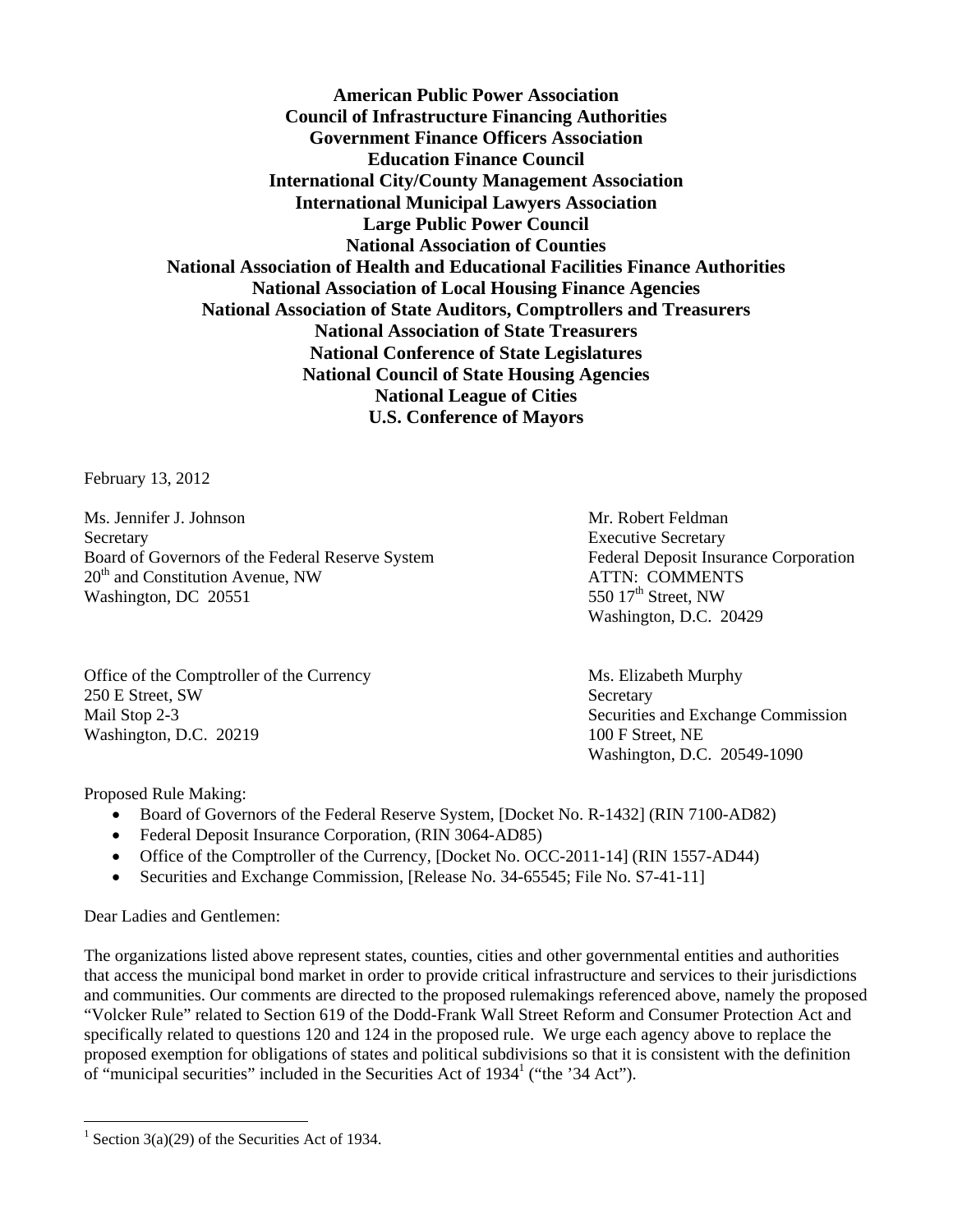The proposed rule appropriately seeks to exempt municipal securities from the section related to banking institutions engaging in certain proprietary trading activities in keeping with the statute and Congress' intent. However, the proposed rule would create an exemption for municipal obligations that is defined too narrowly as including only "obligations of states and political subdivisions thereof." This definition is grossly underinclusive and differs from the well-established and relied upon definition of municipal securities that is found in the '34 Act - "obligations guaranteed as to principal or interest by, a State or any political subdivision thereof, or any agency or instrumentality of a State or any political subdivision thereof, or any municipal corporate instrumentality of one or more states, or any security which is in an industrial development bond." If made final, the definition in the proposed rule would exclude thousands of municipal securities, disrupting the municipal market and raising costs for state and local governments. Given that one of the principal purposes behind the Volcker Rule is to mitigate risk, the lack of uniformity would unfairly treat economically similar debt instruments differently from one another for the purposes of municipal securities trading. Additionally, "one-off" rulemaking should not be used to develop a new, separate definition of municipal securities.

Municipal debt is issued both by governmental entities themselves (e.g., states, cities, and counties) for their own purposes and also through statutorily defined authorities and agencies for defined, circumscribed, and critical purposes such as for water and sewer, electricity, airports, housing, health care and education. Due to the variety of ways in which debt can be issued pursuant to federal, state and local laws, most expert reviewers believe the definition in the proposed rule does not adequately capture our market and could leave at least 40% of the market exposed to Volcker Rule restrictions on proprietary trading, therefore limiting market liquidity and increasing costs for municipal securities. There is absolutely no indication that Congress contemplated or supported this severe bifurcation and distortion of the market. Indeed, other areas of financial regulation have interpreted "obligations of states and political subdivisions thereof" broadly to include all municipal securities in the '34 Act.

The narrow interpretation of which types of municipal securities are exempted under the proposed Volcker Rule would result in arbitrary distinctions between economically similar assets held by banks. For example, in some states, such as Georgia, a substantial portion of bonds issued for the purpose of financing water and sewer projects are supported by water and sewer system revenue and, due to requirements in state law, are issued as limited, direct government obligations. Under the proposed Volcker Rule, Georgia water and sewer bonds would generally be exempt from proprietary trading restrictions. In neighboring South Carolina, on the other hand, many water and sewer bonds, while also backed exclusively by water and sewer revenue, are issued by government authorities, not by governments themselves. South Carolina water and sewer bonds, while similar in many fundamental respects to Georgia water and sewer bonds, would be subject to Volcker Rule restrictions. There is no reasonable basis for such a distinction.

Moreover, expanding the exemption for municipal securities under the Volcker Rule would pose no additional risk to banks or the banking system. Municipal securities are among the safest assets in the U.S. capital markets. Default rates for municipal securities are among the lowest of all sectors of the capital markets, second only to bonds backed directly by the U.S. government. Banks have been active participants in the U.S. municipal bond market, holding nearly nine percent of the over \$3.7 trillion of municipal obligations outstanding, and have been active municipal bond investors for many decades. We are not aware of any cases where municipal securities holdings have caused safety and soundness problems for either individual banks or on a systemic basis.

We believe that the intent of the proposed Rule, as well as the Dodd Frank Act law itself, is to exclude all municipal securities from being captured under the Volcker Rule. Previous rulemaking by the agencies involved in developing the proposed rules demonstrates a more inclusive definition of municipal securities, mirroring the definition included in the Securities Act of 1934.